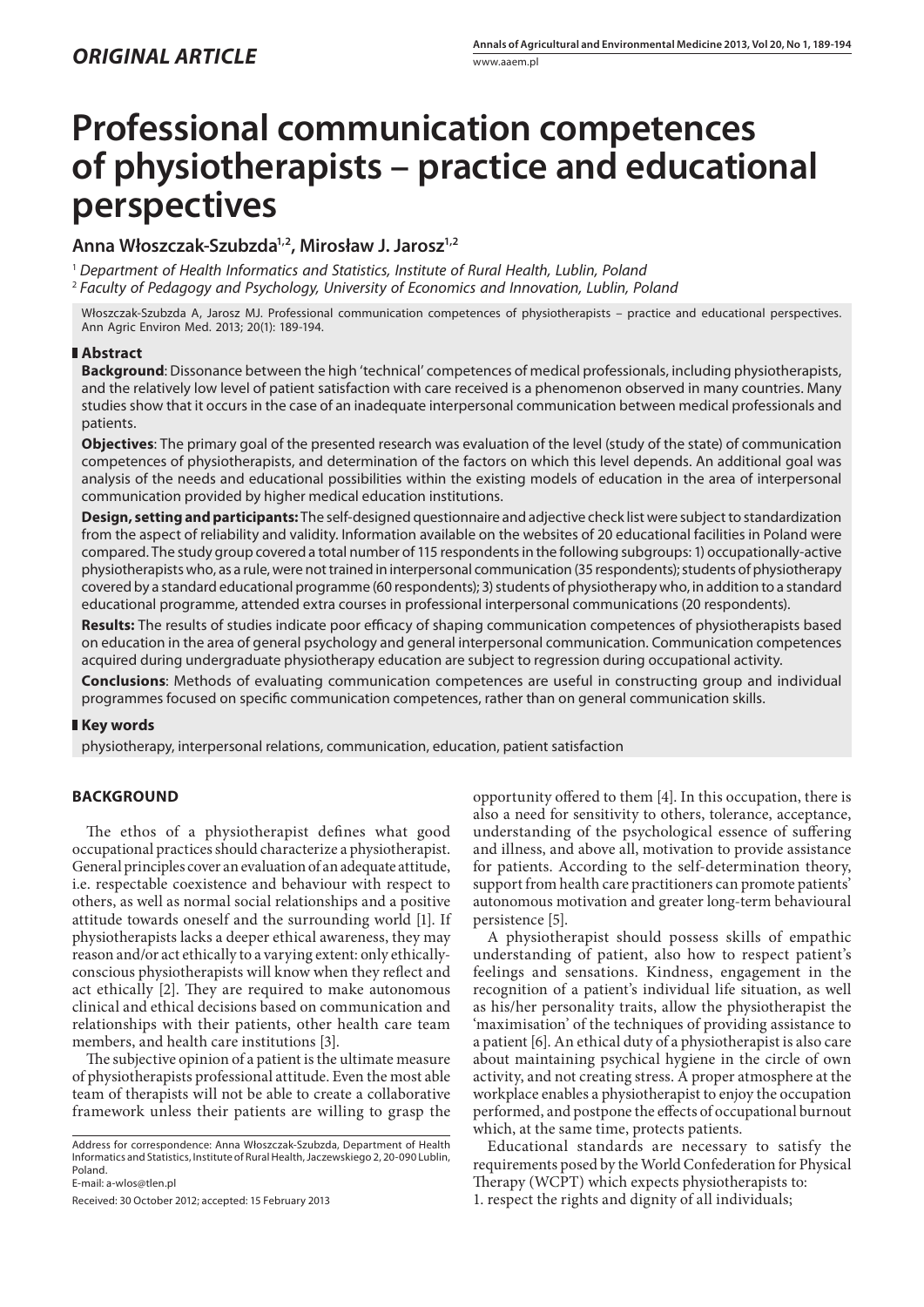- 2. comply with the laws and regulations governing the practice of physical therapy in the country in which they practice;
- 3. accept responsibility for the exercise of sound judgement;
- 4. provide honest, competent and accountable professional services;
- 5. provide quality services;
- 6.receive a just and fair level of remuneration for their services;
- 7. provide accurate information to patients/clients, to other agencies and the community about physical therapy and the services physiotherapists provide;
- 8. contribute to the planning and development of services which address the health needs of the community [1].

There arises a question whether educational programmes for physiotherapists satisfy these requirements and to a sufficient degree prepare to undertake work [7]. General psychological knowledge, although indispensable for a basic recognition of the scope of communication problems, is poorly occupationally useful if not accompanied by specially trained skills. Even a one-semester course could significantly change the communication skills in the desired direction [8]. In addition, cultural and ethnical differences in the sphere on intra- and interpersonal communication require special attention. Clouten et al. suggest that the minority students would benefit from further preparation in communication and interpersonal skills, but they are stronger than the majority students in stress management [9]. It seems that despite of international and cultural differences, listening and communication skills are fundamental to the delivery of rehabilitation services, but few measures comprehensively assess these skills [10, 11]. It is necessary to recognize the complexity of interpersonal contacts; however, only its adequate application in practice makes a person communicatively competent [12, 13].

In physiotherapy, similarly to other domains, three scopes of competences contribute to the professionalism in the area of communication: 1) motivation, 2) knowledge and 3) skills.

**Motivations** bias the behaviour of an individual towards the achievement of specified states of affairs which are important for this individual. The motivation process consists of a set of individual motives. A motive may be termed an experience stimulating an individual to action, or refraining from or hindering its performance. Communication motivation is an inspiration, engagement and encouragement to contact with others (patients or coworkers). By its definition, communication encompasses respect, tolerance for dissimilarity, respect for rights, and non-violation of another person's limits [14, 15].

**Knowledge** of interpersonal communication covers contents concerning what should be said or done in specified situations, as well as procedures based on which these contents will be introduced into practice. It is necessary to recognize the complexity of interpersonal contacts; however, only its adequate application in practice makes a person communicatively competent [12, 13]. Communication knowledge, although indispensable for a basic recognition of the scope of communication problems, is poorly occupationally useful for physiotherapists if not accompanied by skills.

To communication **skills** contribute, among other things, emotional intelligence, i.e. personal competences of an individual, understood as skills of recognizing own emotional states and the emotional states of others, as well as skills of using own emotions and coping with emotional states of others which, in spite of the common opinion, may be trained and developed [16, 17].

Other concepts associated with medical professional interpersonal competences which are worth mentioning are: moral imagination, accord and trust, and "therapeutic emplotment".

Skilled communication in medical practice requires students to move beyond simply learning superficial communication techniques and behaviours. A conceptualization of **moral imagination** is usually drawn from the works of Hume, Aristotle and Gadamer. Students must exercise moral imagination on two levels: towards the direct communication exchange before them; and to the representative nature of simulation encounters. The limits of moral imagination in simulation-based education must be carefully considered [16].

**Trust** has been identified in the literature to be a crucial element in establishing an effective nurse- patient relationship. Before a medical professional can achieve a trusting relationship with a patient, they first have to develop a rapport with them. Rapport is a term used to describe, in common terms, the relationship of two or more people who are "*in sync"* or "*on the same wave length"* because they feel similar and/or relate well to each other [17].

**"Therapeutic emplotment"** develops from two philosophical strains: one emphasizing the connection of speech to actions, the other the linguistically mediated nature of human experience. "Therapeutic emplotment" is the creation of story-like structures through therapistpatient interactions which encourage the patient to see therapy as integral to healing. "Therapeutic emplotment" may provide the medical professional with a way of improving communication and relationship skills [18].

#### **Objectives**

The primary goal was evaluation of the level of communication competences of physiotherapists, and determination of the factors on which this level depends. An additional goal was analysis of the needs and possibilities within the existing models of education in the area of interpersonal communication. The following research problems were formulated:

- 1. What is the level of communication competences of physiotherapists (knowledge, motivation and skills).
- 2.Are there any differences in the level of professional communication competences according to the model of education, i.e.:
	- a. education within the scope of general psychological knowledge;
	- b. education within the scope of professional interpersonal communication skills.

Based on earlier own studies, the following research hypotheses were posed: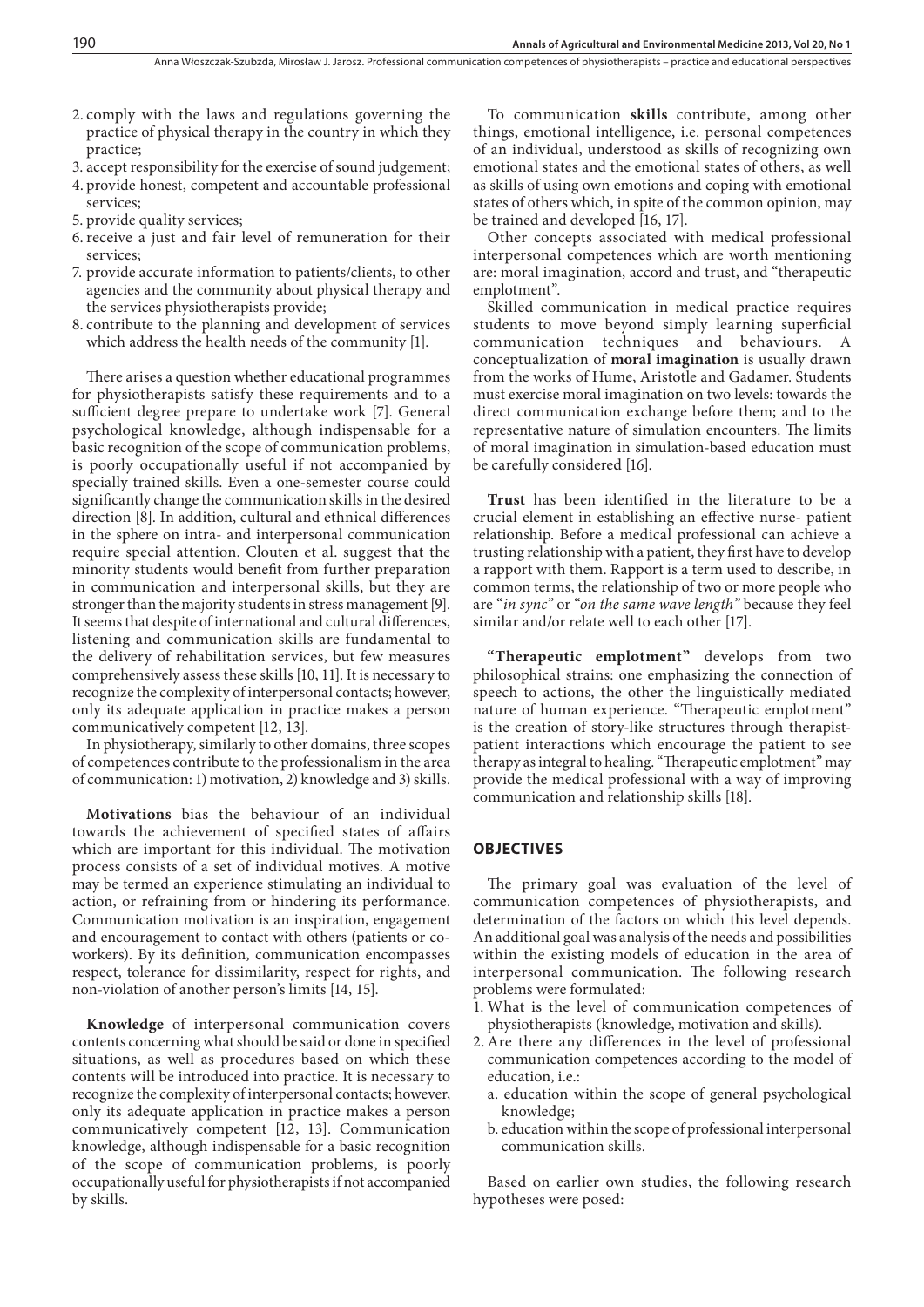Anna Włoszczak-Szubzda, Mirosław J. Jarosz . Professional communication competences of physiotherapists – practice and educational perspectives

- 1. The level of individual communication competences of physiotherapists based on general psychological knowledge is relatively low.
- 2. There are significant differences in the level of communication competences according to the education model applied in the education of physiotherapists.

# **DESIGN**

Investigation of three basic scopes of communication: 1) motivation, 2) knowledge, and 3) skills is important from the aspect of understanding the research problems posed and a potential design of their repair programme.

In the research process, three methods were used:

- 1. analysis of documentation (standards, education schedules, curricula and syllabuses);
- 2. diagnostic survey concerning professional communication competences of physiotherapist – self-designed questionnaire;
- 3. testing of professional self-evaluation from the physiotherapist aspect – the 20 items adjective check list [19].

The 54 items in the questionnaire and test examine the following:

#### **1) within the scope of motivation**:

- a) affective dimension vs. cognitive (shows to what extent communication is motivated by emotions, and to what extent by intentions, if the message is the result of the 'stream' of emotions or the effect of consideration and planning),
- b)positive vs. negative dimension (if the message is useful or harmful, advantageous or disadvantageous for a patient),
- c) directed towards 'Own self' vs. biased towards 'Others' (if the message was generated exclusively for own needs, or considers others).

#### **2) within the scope of knowledge:**

- a) declared dimension, (what to communicate?),
- b)procedural dimension (how to communicate?).

#### **3)within the scope of skills:**

- a) dimension of carefulness (skills of showing during an interaction – interest, concern and attention to a patient or patients),
- b)dimension of expressiveness (skills of managing verbal and non-verbal communication),
- c) dimension of coordination (skills of managing the course of interaction),
- d)dimension of self-possession (in interpersonal communication this is a basic requirement of being competent).

The self-designed questionnaire and adjective test were subjected to standardization from the aspect of reliability and validity by means of:

- 1. pilot studies,
- 2. competent judges test,
- 3. Kendall's coefficient of concordance (Kendall's W) examining the degree of conformity assessments of competent judges,
- 4. test- retest method examining the reliability (stability) of the instrument,

5. t-Student test for paired samples, investigating the significance of the differences between each pair of questions in test and retest.

As a result of pilot studies investigating **face validity**, the contents of a few of the questions was changed. Competent judges assessed **content validity** (intrinsic) of the instrument, from the aspect of adequacy of its content with respect to the objective of the study and position in theory, level of difficulty of the contents, correlation between problems, clarity of instructions, as well as the level of acceptance while completing. The group of judges covered specialists representing the following areas of knowledge: 1) medicine, 2) philosophy/ethics, 3) pedagogy, 4) law, 5) psychology. Table 1 presents the results of examinations of the level of concordance between the judges' opinions. **Reliability**  was investigated by means of the 'test-retest' method, by examining the same group twice, every 2 weeks. The results were calculated in a logic test (1 – concordance, 2 – lack of concordance). The mean concordance was 85%. The last method applied for the standardization of the instrument was **test-retest,** investigating differences between every pair of the questionnaire items. Out of 54 pairs of questions, statistical differences were observed only in two pairs.

Table 1. Kendall's test of the level of concordance of competent judges.

| Characteristics of the instrument | W    | р      | πi   | $(r_i)^2$ |
|-----------------------------------|------|--------|------|-----------|
| Adequacy to the problem           | 0.86 | < 0.01 | 0.83 | 69%       |
| Easiness of completing            | 0.87 | < 0.01 | 0.84 | 71%       |
| Clarity of instructions           | 0.86 | < 0.01 | 0.83 | 69%       |
| Level of contents acceptance      | 0.88 | < 0.01 | 0.86 | 73%       |
| Level of contents difficulty      | 0.88 | < 0.01 | 0.86 | 73%       |
| Correlation of problems           | 0.91 | < 0.01 | 0.90 | 81%       |

W – Kendall's W;

- significance *ri* – mean correlation of evaluations;

(*ri*) - percentage of variance of general concordance of evaluations.

During the studies, the following conditions of objectivity were preserved**:**

- 1. independence of the respondents (without unconscious pressure, e.g. resulting from subordination, when the surveyor is a lecturer or supervisor, and the respondents are his/her students or subordinates);
- 2. all respondents expressed informed consent to participate in the studies;
- 3. conditions of conducting the studies were standardized for all groups examined;
- 4. the questionnaire form included a precise and clear instruction.

The data obtained were subjected to statistical analysis. The presence of the differences between qualitative variables were investigated by means of Pearson's chi-square test, whereas the significance of quantitative variables was examined with the use of single-factor analysis of variance. The p values < 0.05 were considered statistically significant.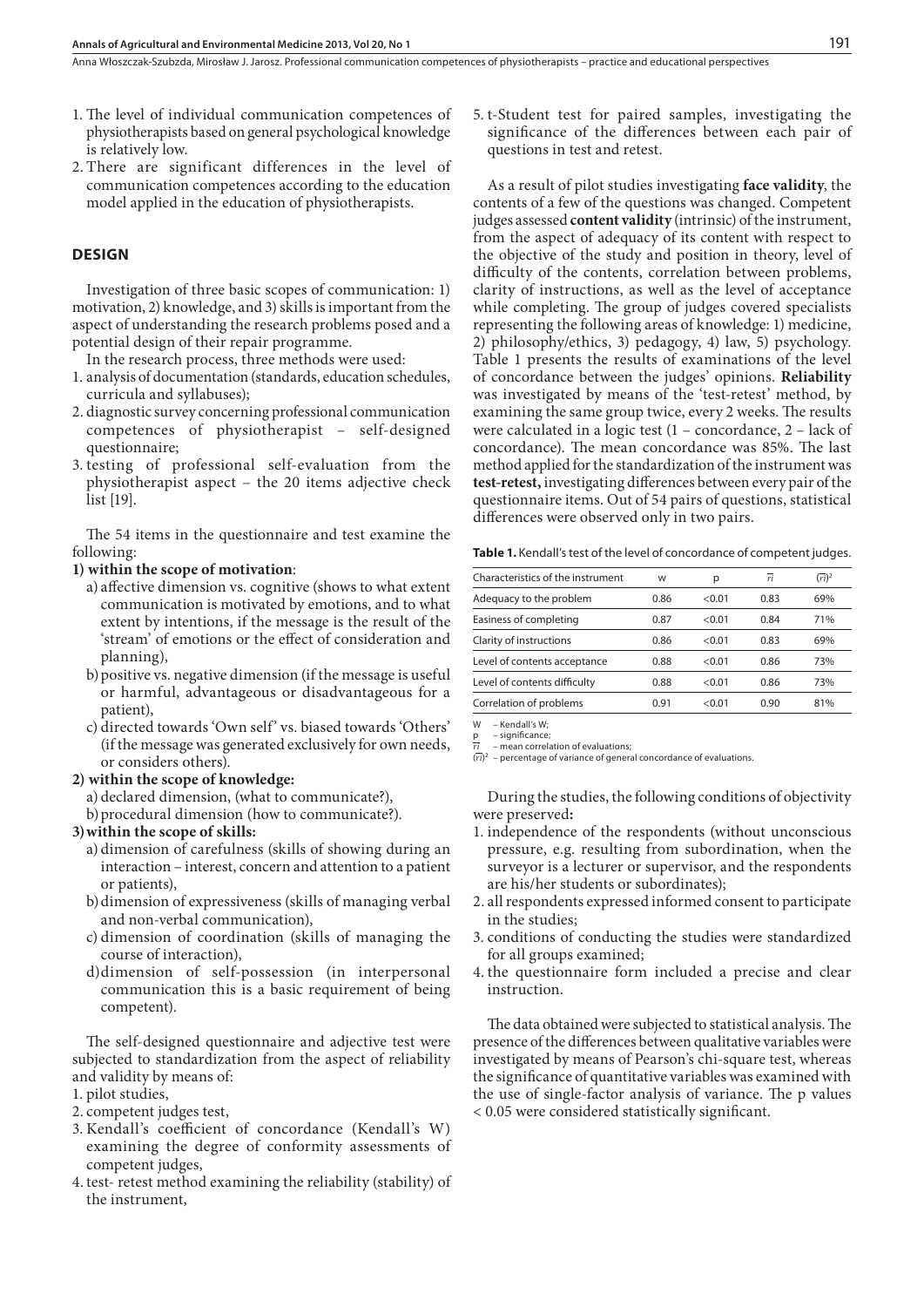Anna Włoszczak-Szubzda, Mirosław J. Jarosz . Professional communication competences of physiotherapists – practice and educational perspectives

#### **SETTING**

The presented research was carried out as part of a many-year programme of monitoring and evaluation of the education of medical professionals, conducted from 2007 at the institutions educating medical professionals in Lublin (Poland).

# **PARTICIPANTS**

In a pilot study, a total number of 30 students and occupationally-active medical professionals. The respondents participating in the pilot study were not enrolled into the main study.

Information (curricula and syllabuses) available on the websites of 20 educational facilities in Poland were compared.

The study group covered a total number of 115 respondents in the following sub-groups:

- 1. occupationally-active physiotherapists covered by standard educational programme, and not trained in interpersonal communication skills (35 respondents);
- 2.students of physiotherapy covered by a standard educational programme, and not trained in interpersonal communication skills (60 respondents);
- 3. students of physiotherapy who, in addition to a standard educational programme, attended extra courses in professional interpersonal communications (20 respondents).

#### **MAIN OUTCOME MEASURES**

#### **Analysis of documentation**

Analysis of the documentation showed that the official standards of education for the first-degree studies (Bachelor's Degree) in physiotherapy, assume that students should *"possess psychophysical predispositions to work with the ill and disabled*", as be the result of education within the scope of general psychology (45 didactic hours), and should be prepared, among other things, for the *"understanding of basic human reactions to illness"* [20].

Graduates of second-degree studies (Master's Degree) within the classes in clinical psychology and psychotherapy (30 didactic hours) acquire the knowledge, which should be the basis for acquiring skills of *"perception of psychological*  *problems of patients with various dysfunctions and at various ages, and the effect of these problems on the course and efficacy of rehabilitation"*.

The all 20 curricula and syllabuses of schools educating physiotherapists in Poland contained the above-described standard educational contents, but did not contain courses for training skills in professional interpersonal communication.

#### **Diagnostic survey**

Table 2 presents the comparison of selected results of the diagnostic survey. The mean value of motivation, knowledge and skills indices which, theoretically, remain within the range from 0 to 1. That value was lower in the group of occupationally-active physiotherapists than in the remaining groups – students who had undergone extra training in professional communication, and those who participated in the standard course only. The differences with respect to motivation, knowledge and skills were highly statistically significant (p<0.0001).

#### **Professional self-evaluation**

Table 3 presents a comparison of the selected communication competences between the group of occupationally-active physiotherapist and both groups of student. The comparison demonstrated that occupationally-active physiotherapists show the greatest shortages with respect to the following:

- a)lack of perception of limitation in work with a patients  $(71.4\%; 25);$
- b)knowledge of the role of active listening (62.9%; 22);
- c) knowledge of resistance mechanisms (100%; 100);
- d)lack of perception of needs within the scope of communication knowledge (57.1%; 20)
- e) lack of perception of needs within the scope of communication skills (37.1%; 13).

Students who participated in the extra training in interpersonal communication showed the least shortcomings. These relationships were statistically significant or highly significant. Only in the case of "tolerance towards patients and their significant others", the difference among compared groups was not statistically significant ( $p \le 0,066$ ). However, also in this case, the shortcomings observed among students who had undergone a standard course (60%), and among occupationally-active physiotherapists, was very high (51.4%).

**Table 2.** Comparison of indices of communication skills in the observed groups

| Scope         | Group                                                                                                                                                                                              | N   | Mean   | Standard deviation | Standard error | Minimum | Maximum | F.              | p     |
|---------------|----------------------------------------------------------------------------------------------------------------------------------------------------------------------------------------------------|-----|--------|--------------------|----------------|---------|---------|-----------------|-------|
|               | Occupationally-active physiotherapists                                                                                                                                                             | 35  | 0.4183 | 0.10051            | 0.01699        | 0.20    | 0.64    |                 |       |
| Motivation    | Students of physiotherapy covered by standard programme<br>60<br>Student of physiotherapy who participated in an extra<br>20<br>communication course                                               |     | 0.4433 | 0.09411            | 0.01215        | 0.20    | 0.68    |                 |       |
|               |                                                                                                                                                                                                    |     | 0.6080 | 0.08954            | 0.02002        | 0.48    | 0.80    | 28.236<br>0.000 |       |
|               | Total                                                                                                                                                                                              |     | 0.4643 | 0.11592            | 0.01081        | 0.20    | 0.80    |                 |       |
| Knowledge     | Occupationally-active physiotherapists<br>Students of physiotherapy covered by standard programme<br>Student of physiotherapy who participated in an extra<br>communication course<br>Total<br>115 |     | 0.5136 | 0.11486            | 0.01941        | 0.23    | 0.73    |                 |       |
|               |                                                                                                                                                                                                    |     | 0.5739 | 0.10374            | 0.01339        | 0.27    | 0.80    |                 |       |
|               |                                                                                                                                                                                                    |     | 0.6705 | 0.07925            | 0.01772        | 0.55    | 0.84    | 14.586          | 0.000 |
|               |                                                                                                                                                                                                    |     | 0.5723 | 0.11532            | 0.01075        | 0.23    | 0.84    |                 |       |
|               | Occupationally-active physiotherapists                                                                                                                                                             | 35  | 0.4936 | 0.10750            | 0.01817        | 0.22    | 0.70    | 16.218          | 0.000 |
| <b>Skills</b> | Students of physiotherapy covered by standard programme                                                                                                                                            | 60  | 0.5492 | 0.10261            | 0.01325        | 0.32    | 0.75    |                 |       |
|               | Student of physiotherapy who participated in an extra<br>communication course                                                                                                                      | 20  | 0.6550 | 0.08335            | 0.01864        | 0.50    | 0.83    |                 |       |
|               | Total                                                                                                                                                                                              | 115 | 0.5507 | 0.11387            | 0.01062        | 0.22    | 0.83    |                 |       |
|               |                                                                                                                                                                                                    |     |        |                    |                |         |         |                 |       |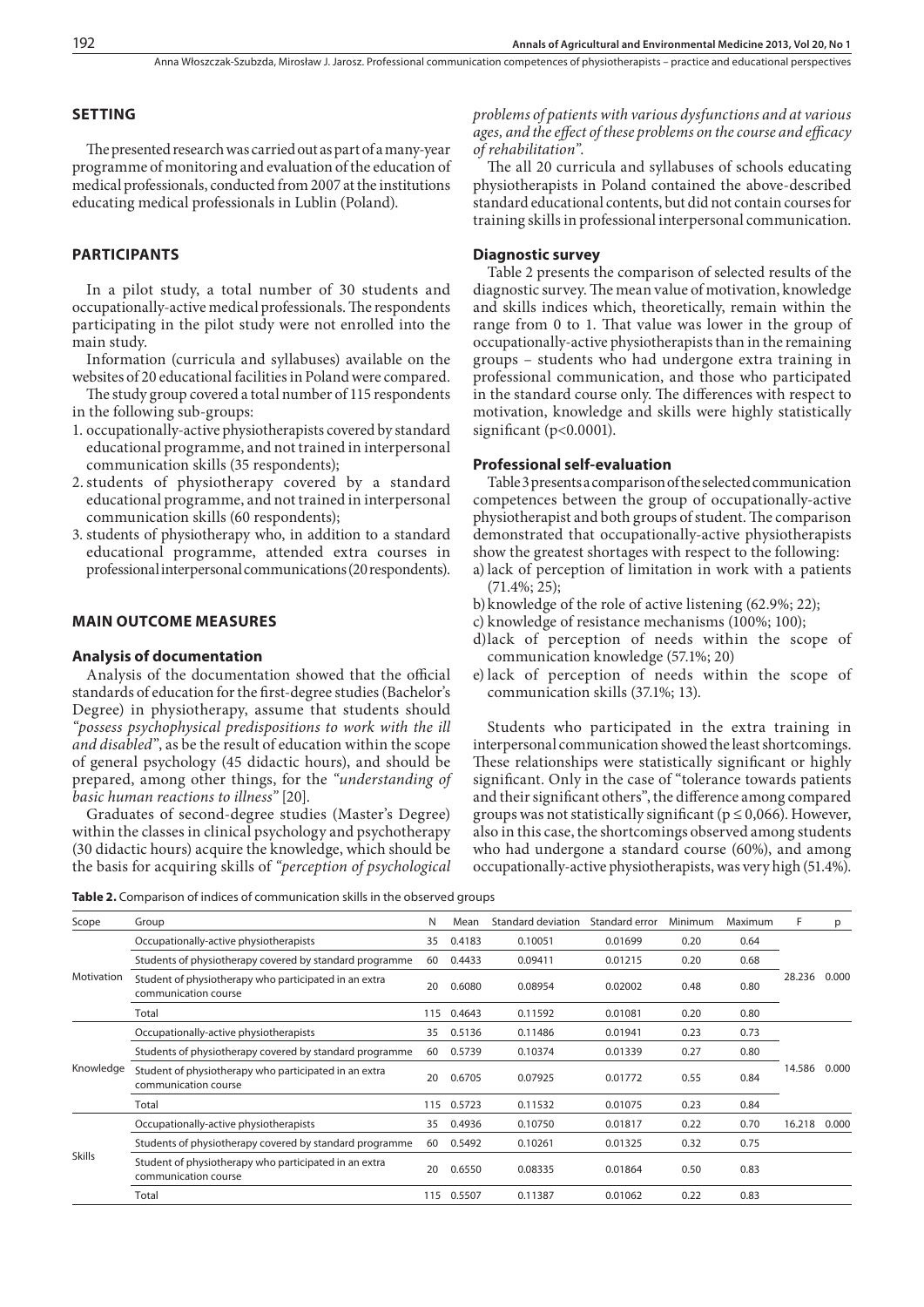Anna Włoszczak-Szubzda, Mirosław J. Jarosz . Professional communication competences of physiotherapists – practice and educational perspectives

|                                      |         | Group                                    |                                                                                   |                                                                               |                  |       |  |  |
|--------------------------------------|---------|------------------------------------------|-----------------------------------------------------------------------------------|-------------------------------------------------------------------------------|------------------|-------|--|--|
| Evaluated skill                      | Results | physiotherapists                         | Occupationally- active Students of physiotherapy covered<br>by standard programme | Student of physiotherapy who participated<br>in an extra communication course | Chi <sup>2</sup> | p     |  |  |
| Perception of limitations in work    | absent  | 71.4% (25)                               | 40.0% (24)<br>$25.0\%$ (5)                                                        |                                                                               |                  |       |  |  |
| with patients                        | present | 28.6% (10)                               | 60.0% (36)                                                                        | 75.0% (15)                                                                    | 13.452           | 0.001 |  |  |
| Knowledge of the role of active      | absent  | 62.9% (22)                               | 43.3% (26)<br>$0.0\%$ (0)                                                         |                                                                               |                  |       |  |  |
| listening                            | present | 37.1% (13)                               | 56.7% (34)                                                                        | 100.0% (20)                                                                   | 20.810           | 0.000 |  |  |
| Knowledge of defence mechanisms      | absent  | 100.0%(35)<br>98.3% (59)                 |                                                                                   | $40.0\%$ (8)                                                                  |                  |       |  |  |
|                                      | present | $0.0\%$ (0)                              | $1.7\%(1)$                                                                        | 60.0% (12)                                                                    | 57.319           | 0.000 |  |  |
| Tolerance towards patients and their | absent  | 51.4% (18)<br>60.0% (36)<br>$30.0\%$ (6) |                                                                                   |                                                                               |                  |       |  |  |
| significant others                   | present | 48.6% (17)                               | 40.0% (24)                                                                        | 70.0%(14)                                                                     | 5.421            | 0.066 |  |  |
| Perception of needs within the       | absent  | 57.1% (20)                               | 56.7% (34)                                                                        | $10.0\%$ (2)                                                                  |                  |       |  |  |
| scope of communication knowledge     | present | 42.9% (15)                               | 43.3% (26)                                                                        | 90.0% (18)                                                                    | 14.513           | 0.001 |  |  |
| Perception of needs within the       | absent  | 37.1% (13)                               | 23.3% (14)                                                                        | $0.0\%$ (0)                                                                   |                  | 0.008 |  |  |
| scope of communication skills        | present | 62.9% (22)                               | 76.7% (46)                                                                        | 100.0% (20)                                                                   | 9.775            |       |  |  |

|  |  |  | <b>Table 3.</b> Presence or absence of selected skills in the groups examined |  |  |  |  |  |  |  |  |
|--|--|--|-------------------------------------------------------------------------------|--|--|--|--|--|--|--|--|
|--|--|--|-------------------------------------------------------------------------------|--|--|--|--|--|--|--|--|

#### **RESULTS**

Occupational development covers five primary functions:

- 1. expanding knowledge useful in problem situations, especially in conceptual work;
- 2. learning based on experiences acquisition of practical knowledge through observation of oneself and other employees, and implementation of new solutions in the work performed;
- 3. development of new attitudes and beliefs change of to-date attitudes, reformulation of the system of values, principles and standards of behaviour;
- 4. possibility to rebuild occupational qualification this concerns an individual dimension and refers to the personal competences of an employee, diagnosing these competences and their improvement to a higher level;
- 5. cooperation and contribution in staff development – imparting knowledge and skills, use of knowledge resources of other workers, mutual learning and acting (coaching, mentoring, peer tutoring) [21].

All three scopes of interpersonal communication competences (motivation, knowledge and skills), contribute to the occupational professionalism of physiotherapists. Unfortunately, the presented studies showed that mean indicators in the group of occupationally-active physiotherapists, were lower than the mean values of these indicators in the group of students. This may evidence a regression of communication competences in the course of occupational activity and the lack of continuing education in this area.

The most important competences which, at the same time, are the most difficult to train, are those in the area of motivation, and for an individual, motivation is the driving force for action which, simultaneously, delineates the direction of this action. The results obtained indicate that both occupationally- active physiotherapists and students who had completed a standard course in psychology, have serious shortcomings of knowledge. Without knowledge of what to say or do in specified situations, and knowledge of procedures, based on which this content will be put into practice, one cannot speak about a professional attitude towards patients and adequate contact with others [13].

Lack of 'tolerance towards patients and their significant others' may arise from the erroneous conviction that to

tolerate means the same as to accept (see Lat. acceptatio – adopt, favour) someone's behaviour or attitudes. Tolerance is just the respect for someone's behaviours and attitudes, which we might not like. Tolerance allows the assumption of an open attitude towards a patient, irrespective of his/her habits, appearance, attitudes, behaviours, etc. A physiotherapist must eliminate the feeling of reluctance, which is easy to identify in relation with a patient, must be able to restrain from attempts to influence patients who have different attitudes.

The fundamental cause of the 'lack of perception of limitation in the work with a patient' is the lack of assertive skills, which cover the following:

- • skills of expressing oneself (clearly, directly), within the limits of tolerance for another person;
- self-respect (reckoning on what one feels and thinks), which allow identification of personal resources;
- awareness of own capabilities and limitations, i.e. giving oneself the right to make mistakes, and to be the best in various areas.

The preconditions of assertiveness are frankness (openness, truth), acceptance of oneself (acknowledgement of what one feels and thinks), responsibility for own life and life choices, and consequently, not blaming others or the 'circumstances', as well as trust with respect to oneself and the world. An equally important problem is the way of perceiving reality, in which one must excellently cope; thus, the perception and disguising of own limitations reduces the evaluation of own work in the eyes of others. Such ways of thinking about oneself distort reality, and therefore favour occupational burnout [22, 23].

Patients, due to illness (a difficult situation) apply many psychological defence mechanisms (e.g. repression, denial, reaction formation, rationalization, projection) and they change their natural behaviour. Similar defence mechanisms are also applied by physiotherapists in response to occupational stress. Knowledge of these mechanisms, and the skills of coping with them, is indispensable in effective physiotherapist-patient communication.

Shortcomings in the area of communication competences of physiotherapists also concern their 'knowledge of the role of active listening'. As commonly understood, very often 'listening' is confused with 'hearing', which is only a physiological reception of sounds, while 'listening' is